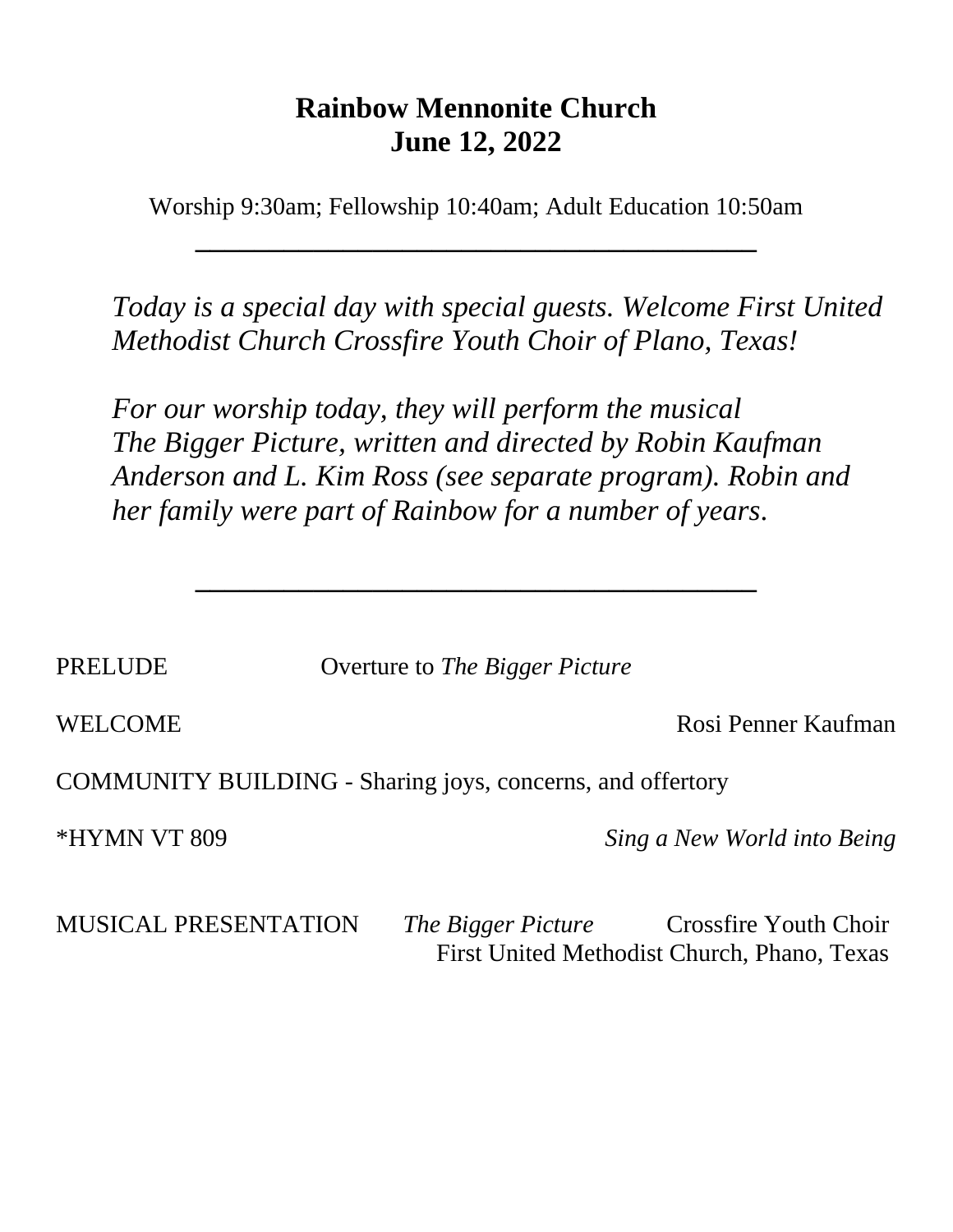# **RAINBOW MENNONITE CHURCH June 12, 2022**

Welcome to our worship service. We strive to welcome everyone without regard to race, ethnic identity, gender, sexual orientation, age, and economic or other life circumstances. For information about our church or the Mennonite faith, literature is available in the east and west foyers outside the sanctuary.

# **Land Acknowledgement Statement**

- We at Rainbow Mennonite Church acknowledge the land we gather on is the ancestral and treaty homeland of the Kaw/Kansa and Osage Nations.
- We acknowledge the land was taken from these Peoples by force.
- We acknowledge as many as 30 Nations, including the Shawnee, Delaware, Cherokee, Iowa, Kickapoo, Lanape, Ottawa, Pottawatomie, Sac & Fox, and Wyandot, were forcibly relocated to Kansas before the US government violated the treaties and violently compelled them to move further west.
- We acknowledge that the Christian church was, and is, complicit in justifying this theft and participated in the cultural genocide of these Nations.
- We acknowledge that these Peoples are still here and that recognizing their deep historic connection to the land is the first step towards building right relationships with them and working together to create a more just society.

# **Caring Notes…**

- From Claire Zehner: Todd's mom, Jean passed away Tuesday morning. We know she is at peace, as we learn to live without her. Services are pending in IN.
- George Houghton is receiving Hospice Care at Bishop Spencer Place. George, Hilary Duderstadt (Daughter), Trevor (Son) and Trevor's wife Beth Houghton appreciate our continued prayers. Visits are welcome.
- After a short stint at the hospital, Don Moeller returned to Brookdale Rehab.
- Bill Gourley passed away on May 20. Charity is grateful for all the kind words, cards, and gestures people have offered. Bill, who spent much of his career as a surgical pathologist teaching biology and medicine, chose to donate his body to KU. A memorial service will be planned mid-summer.
- Verlin Bartel passed away on May 25. We invite everyone to read (and comment) on the CaringBridge site: www.caringbridge.org/visit/verlinbartel A memorial service will be held on September 3rd, time yet to be determined.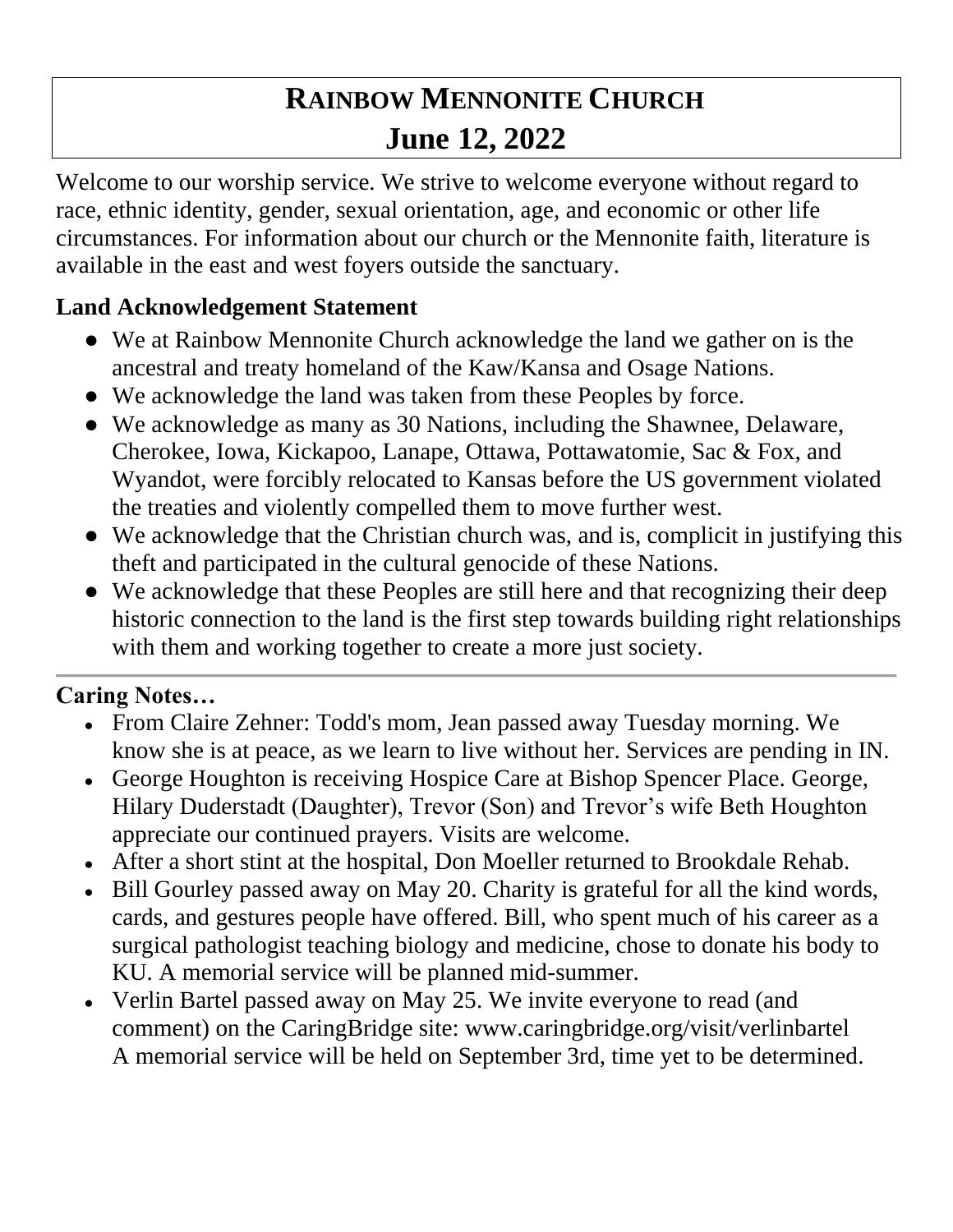## **This Morning at Rainbow**

**Today in Adult Education** we will continue to focus on the posthumously-published short story collection from Madeleine L'Engle, *The Moment of Tenderness*. Much research is being done on the importance of reading fiction to our politics, our health and our humanity. Facilitator: Carmen Shelly.

This morning's ushers are **Mitch Kaufman and John Mueller.** Greeter is **Peggy Coriell**. Please ask them if you need assistance with seating, use of a large-print hymnal, hearing assistance device or have questions about the location of the restrooms. Closing Trustee is **Todd Zehner.**

## **Staff updates:**

**Sarah Unruh**, Church Administrator, will be out of the office for vacation from June 13-17. Carmen and Andy Shelly have agreed to assist with reduced office duties during this time. **Sarah Neher**, Director of Faith Formation and Congressional Life, will be out of the office June 16-17. She will then be at Camp Mennoscah June 18-23 as the worship input leader. **From Ruth:** First, thank you for the well wishes as Jesse and I recover from COVID. Second, many have asked about my pastoral study grant funded by Louisville Institute. For those who want to track my most recent learnings and reflections, I will be posting regular updates and photos from this project to my blog: [www.overandaroundtherainbow.com](http://www.overandaroundtherainbow.com/)

## **Announcements:**

## **Rainbow Summer Program requests from Rosedale Development Association:**

- RISE UP (formerly Harambee) is back in-person this year! We are looking for readers to come share this time with students, every M-F from about 8-9:15am between the weeks of June 13 - July 22. Those interested in volunteering or learning more can contact Samanthe: [samanthe@rosedale.org](mailto:samanthe@rosedale.org)
- RDA's Amazon Wish List: [amzn.to/3pJDc9j](http://amzn.to/3pJDc9j)

**Job posting: Maintenance Technician!** We have resumed our search for a Maintenance Technician. It is now posted as a 30 hour a week position. Please spread the word and email the church office for the job description.

Delegates needed for annual [Western District Conference annual assembly.](https://mennowdc.org/event/wdc-2022-annual-assembly/) The physical location of the assembly is Camp Copass in Denton, TX July 29-31. **There is also the option of joining the delegate sessions virtually (by Zoom).** Please email the church office asap if you are interested. Let's represent!